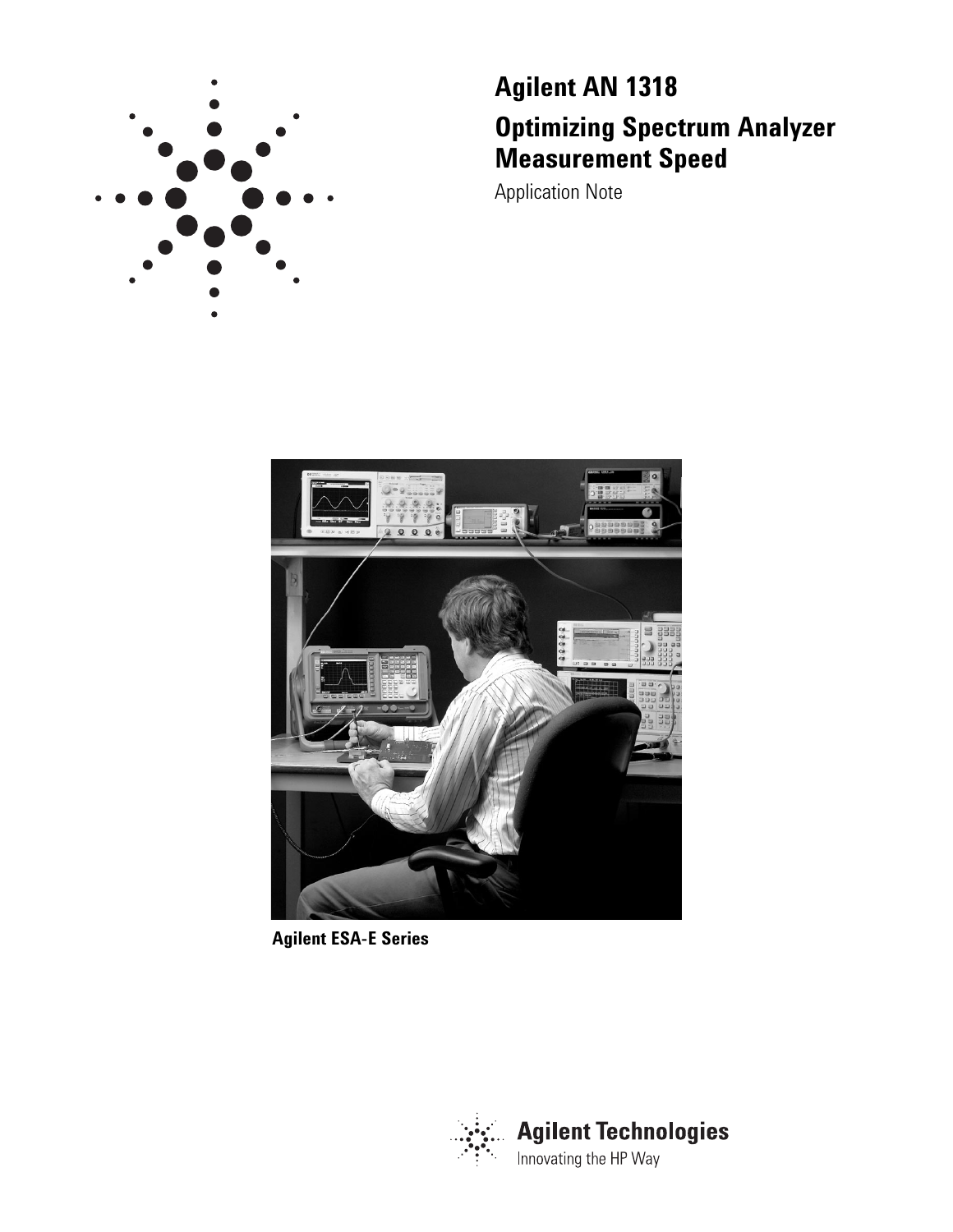# **Why speed matters**

The measurement speed of your spectrum analyzer can significantly affect the time it takes you to complete a project. Consider the following examples:

- A manufacturing test engineer wants to optimize for speed to achieve the highest throughput on the assembly line. He has made all measurements, but waits for the results to move through the GPIB to the computer.
- A field technician needs to travel to a service location to make some measurements and adjustments, archive the results, and travel to the next job site. But the technician must wait 30 minutes to 2 hours for the spectrum analyzer to warm up to make calibrated measurements.
- R&D finally receives the new project prototypes back from Manufacturing. Tests reveal a problem with low-level harmonic and nonharmonic spurious signals. To find and examine these lowlevel spurs, a spectrum analyzer sweep time of 100 seconds or longer is needed, due to the narrow resolution bandwidth (RBW) filters required to drive the noise floor down.

Having speed where it matters most can help solve all three of these problems. For example, spectrum analyzers offering quick warm-ups, such as the Agilent Technologies ESA-E series (5 minutes), solve the problem of waiting a long time to use the analyzer. Fast warm-up is critical when a battery is supplying the operating power. Speed in other areas can reduce the delays described in the other two examples, as explained below.

# **How spectrum analyzers differ**

In each of the examples above, data must be printed or displayed in a usable form as quickly as possible. But spectrum analyzers have to perform several steps to produce data in a usable form, and all spectrum analyzers are not created alike. Some provide fast display updates and others offer rapid GPIB updates. Knowing how quickly different analyzers perform these internal steps can help you understand the hold ups you may be experiencing now, and also help you choose the spectrum analyzer that best suits your needs.

# **What makes up spectrum analyzer speed?**

One component of measurement speed is warm-up time, which has already been discussed. Once a spectrum analyzer is warmed up, speed is determined by the time required for measurement updates to the analyzer's display or to an external computer. Two elements make up measurement update time (see Figure 1):

- the time between sweeps, or "dead time," which consists of processing overhead and I/O traffic time; and
- measurement, or acquisition time; also called "sweep time."



**Figure 1. The components of measurement update time.**

2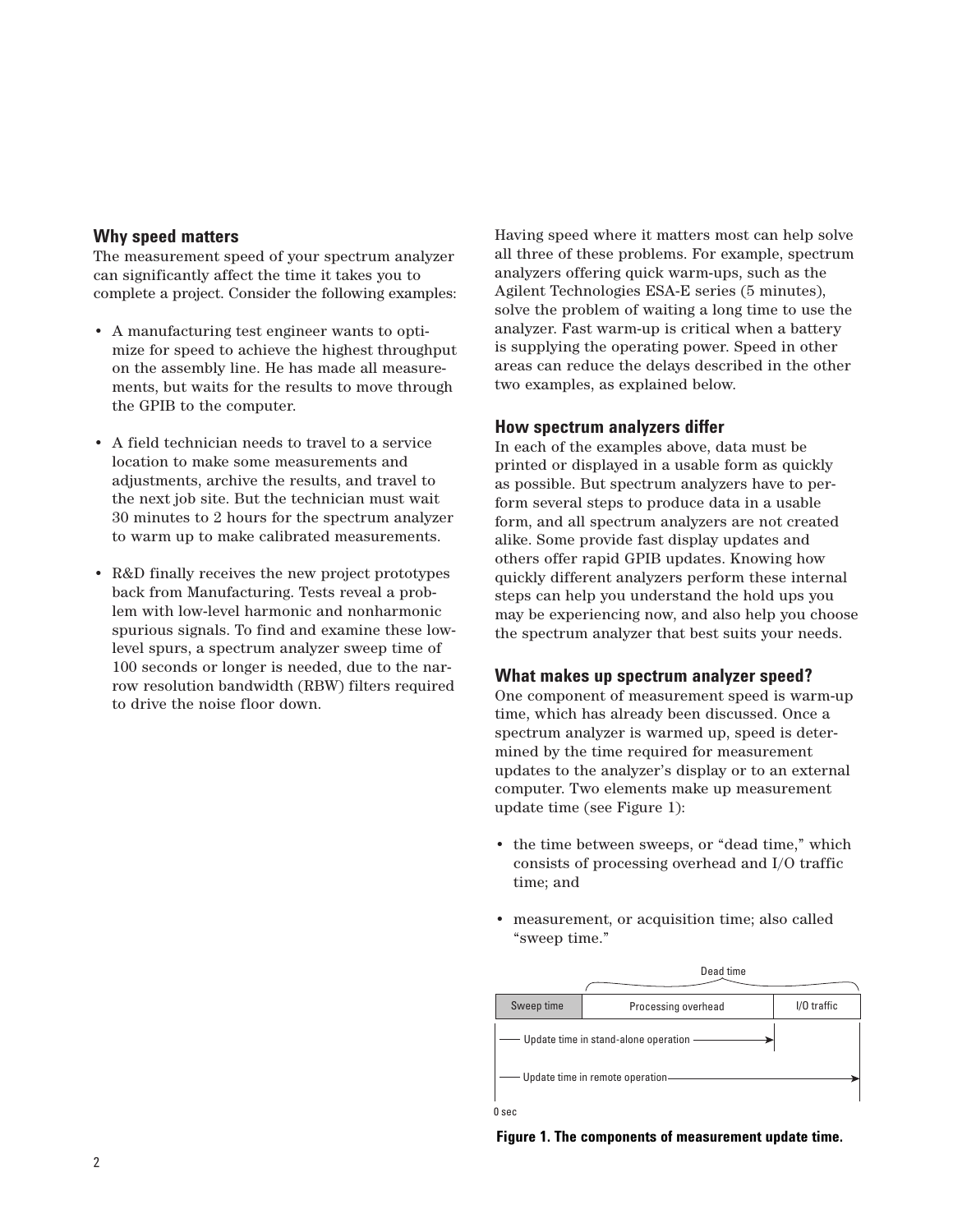## **Processing overhead**

Processing overhead is the time it takes the spectrum analyzer to perform its "housekeeping" tasks. These include formatting the acquired data for display, setting up for the next sweep, preparing the data for export to an external computer, and many others. Processing overhead increases with each task performed.

Currently, engineers want spectrum analyzers to provide more analysis on the acquired data, including markers, averaging, signal tracking, and adjacent channel power (ACP). Although these features add greatly to the convenience of the user, they also increase the processing overhead by as much as eight times, reducing spectrum analyzer speed.

## **I/O traffic time**

At present, I/O traffic time (in remote control operation) is an insignificant part of the measurement update time, so improving computer and interface speeds will not noticeably affect measurement speed. However, as reductions in processing overhead are achieved, I/O traffic time may become an important factor.

## **Sweep time**

RF and microwave spectrum analyzers can make full-span calibrated measurements with sweep times ranging from 5 milliseconds to several thousand seconds, and zero-span sweeps in microseconds. Sweep time is dependent on the resolution bandwidth (RBW) filter, frequency span, and the design of the spectrum analyzer.

For near-Gaussian-shaped analog RBW filters:

**Sweep time**  $= k(\text{span})/\text{RBW}^2$ **, where**  $k = constant$  **of** proportionality.

Notice that when the RBW filter is reduced by a factor of 10, the sweep time goes up by a factor of 100 due to the squaring of the RBW filter value. Selecting the optimum RBW filter is clearly critical for fast measurements.

Modern spectrum analyzers employ various digital techniques to decrease sweep time. The most effective technique is the FFT (Fast Fourier Transform), used in place of swept analysis. The FFT calculates the spectrum using time samples of the signal. The use of fast analog-to-digital converters to sample the last intermediate frequency (IF) makes this possible. The FFT is used with digital RBW filters in the narrowest RBW settings (usually <1 kHz) to minimize sweep times.

Table 1 compares the sweep times of two analyzers: an Agilent 8566B Option 002 (turbo option) with analog RBW filters and an Agilent ESA-E series spectrum analyzer with digital RBW filters.

|  |  |  | Table 1. Sweep time comparison (span = 10 kHz @ 1 GHz) |  |  |  |  |  |  |  |
|--|--|--|--------------------------------------------------------|--|--|--|--|--|--|--|
|--|--|--|--------------------------------------------------------|--|--|--|--|--|--|--|

| <b>RBW</b>       | 8566B Opt. 002<br>(analog filters) | <b>ESA-E</b> series<br>(analog/digital filters) |
|------------------|------------------------------------|-------------------------------------------------|
| 1 kHz            | 300 milliseconds                   | 275 milliseconds (analog)                       |
| 10H <sub>z</sub> | 300 seconds                        | 4.025 seconds (FFT/digital)                     |

In this example, the spectrum analyzer with digital RBW filters is up to 80 times faster when making the same measurement.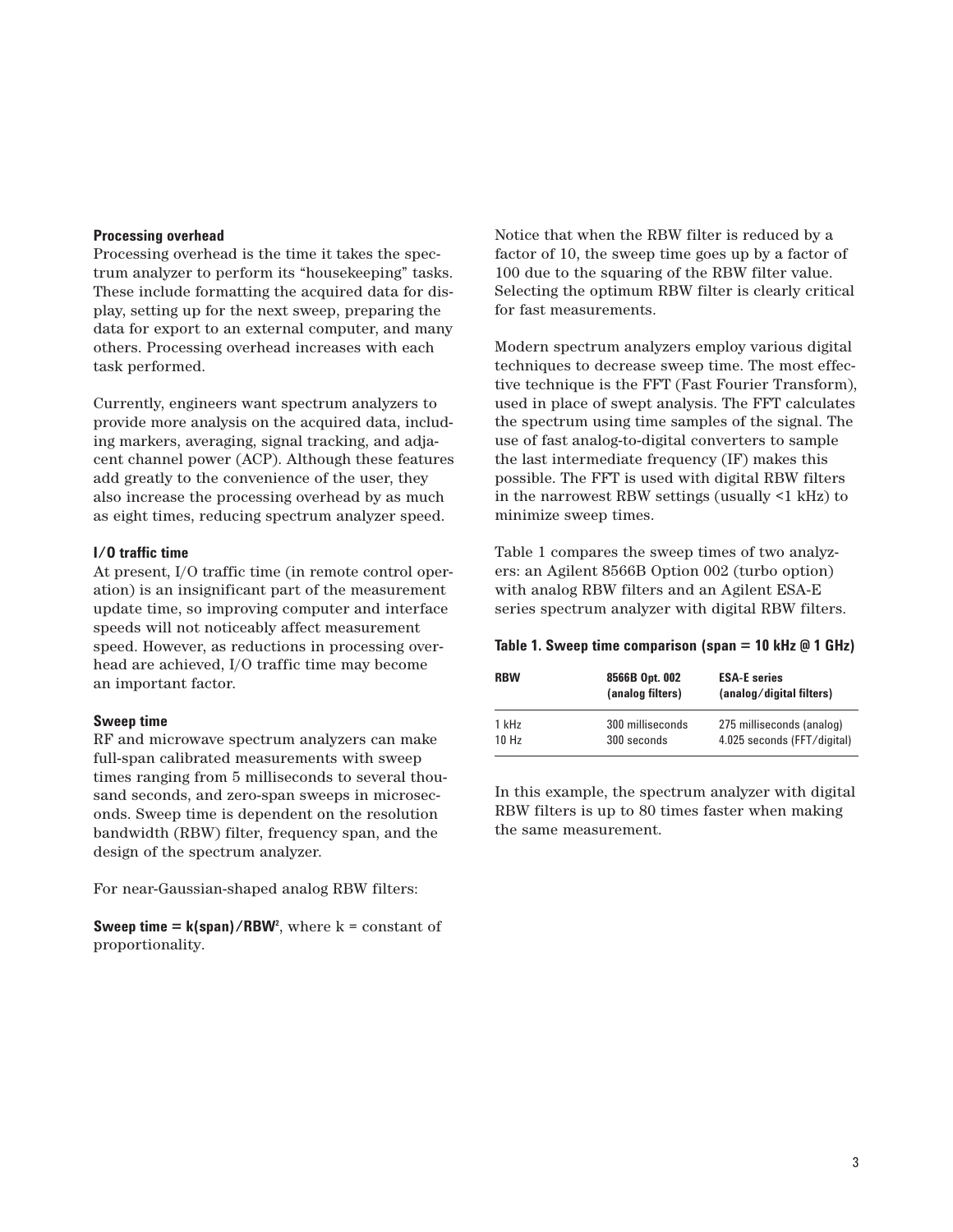## **Choosing a resolution bandwidth filter (optimizing for speed)**

Consider the example of a manufacturing engineer who must verify the presence of two CW signals to prove that his device-under-test, a band-pass filter, passes the test specification. The first signal is at 1 GHz and is 20 dB lower than the second signal. The second signal is approximately 240 Hz higher in frequency. The key specifications the engineer must consider when choosing the RBW filter are width (usually specified at the –3 dB points) and selectivity (shape factor). RBW selectivity (see Figure 2) is the ratio of the filter width at –60 dB to the width at –3 dB. A sharper filter has a smaller selectivity.



**Figure 2. RBW selectivity is the ratio of the width at –60 dB to the width at –3 dB.**

Figure 3 shows the output of the band-pass filter using a 300 Hz analog RBW filter. Only the largest signal can be identified due to the width of the selected filter. The RBW filter must be at least as narrow as the two signals are close together to resolve the signals.

Figure 4 shows the band-pass filter output using a 100 Hz analog RBW filter. Although the selected RBW filter is narrow enough to resolve a signal 240 Hz away from another signal, the 15:1 selectivity of the analog RBW filter is too large. The smaller 1 GHz signal still cannot be viewed, as it is hidden below the skirt of the larger signal. Therefore, an even narrower RBW filter is needed.

Figure 5 shows how the 30 Hz RBW filter will resolve the two signals with at least the 10 dB margin needed, although with a penalty in sweep time. In this example, it will take 16.7 seconds to make the measurement.

Figures 6 and 7 show the same measurement using a digital RBW filter with <5:1 selectivity. The <5:1 selectivity allows the manufacturing engineer to use the 100 Hz RBW filter and still clearly identify the smaller 1 GHz signal. A spectrum analyzer with digital RBW filters allows you to make measurements in 400 ms, or more than 40 times faster, eliminating a potential manufacturing bottleneck. This is one example of how to improve sweep time, but it doesn't address the more important issue of throughput, which must also take into account processing overhead.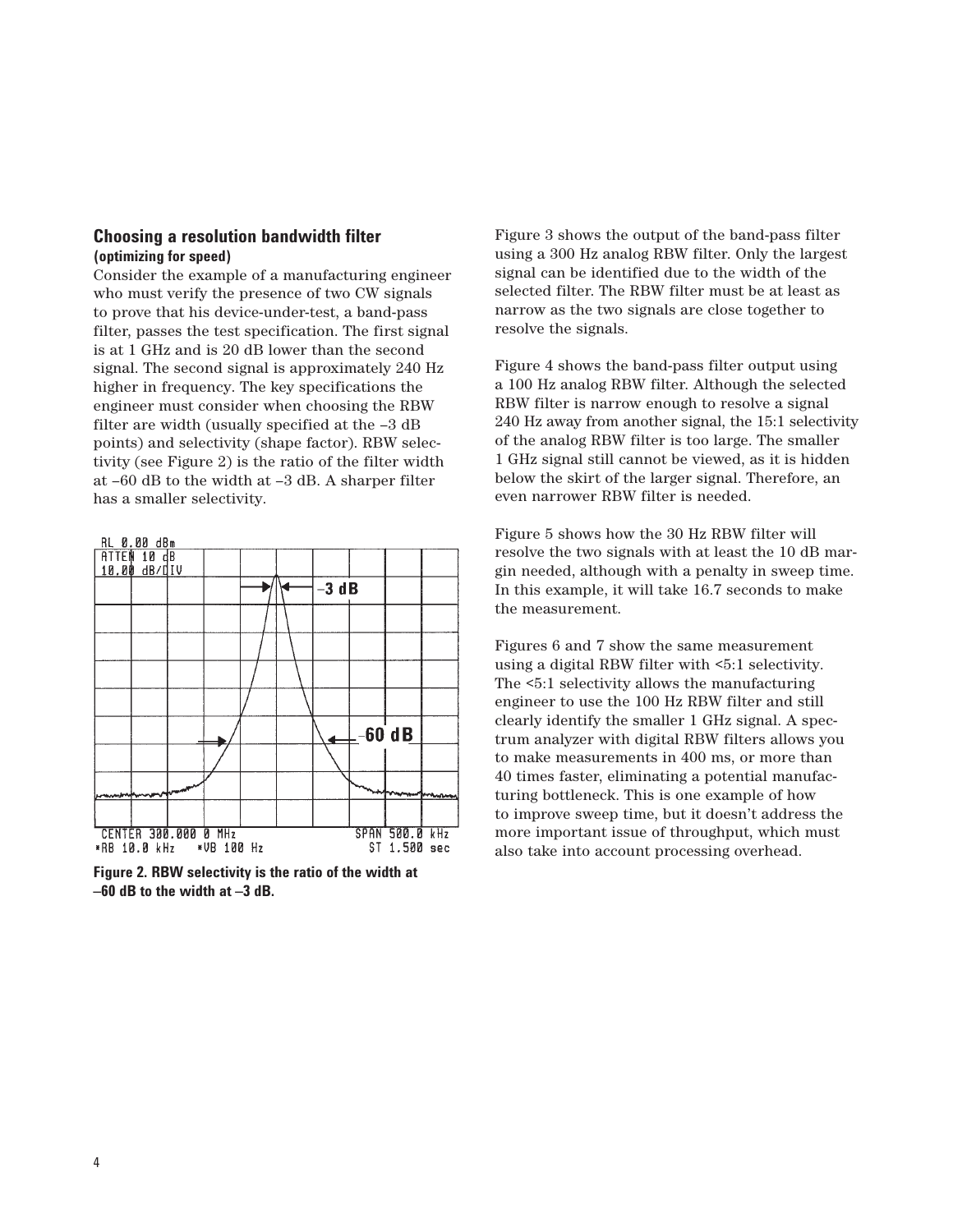

**Note:** Figures 3, 4, and 5 were obtained using an Agilent 8594E with optional narrow analog RBW filters.

**Figure 3. 300 Hz analog RBW filter**



**Figure 4. 100 Hz analog RBW filter**



**Figure 5. 30 Hz analog RBW filter**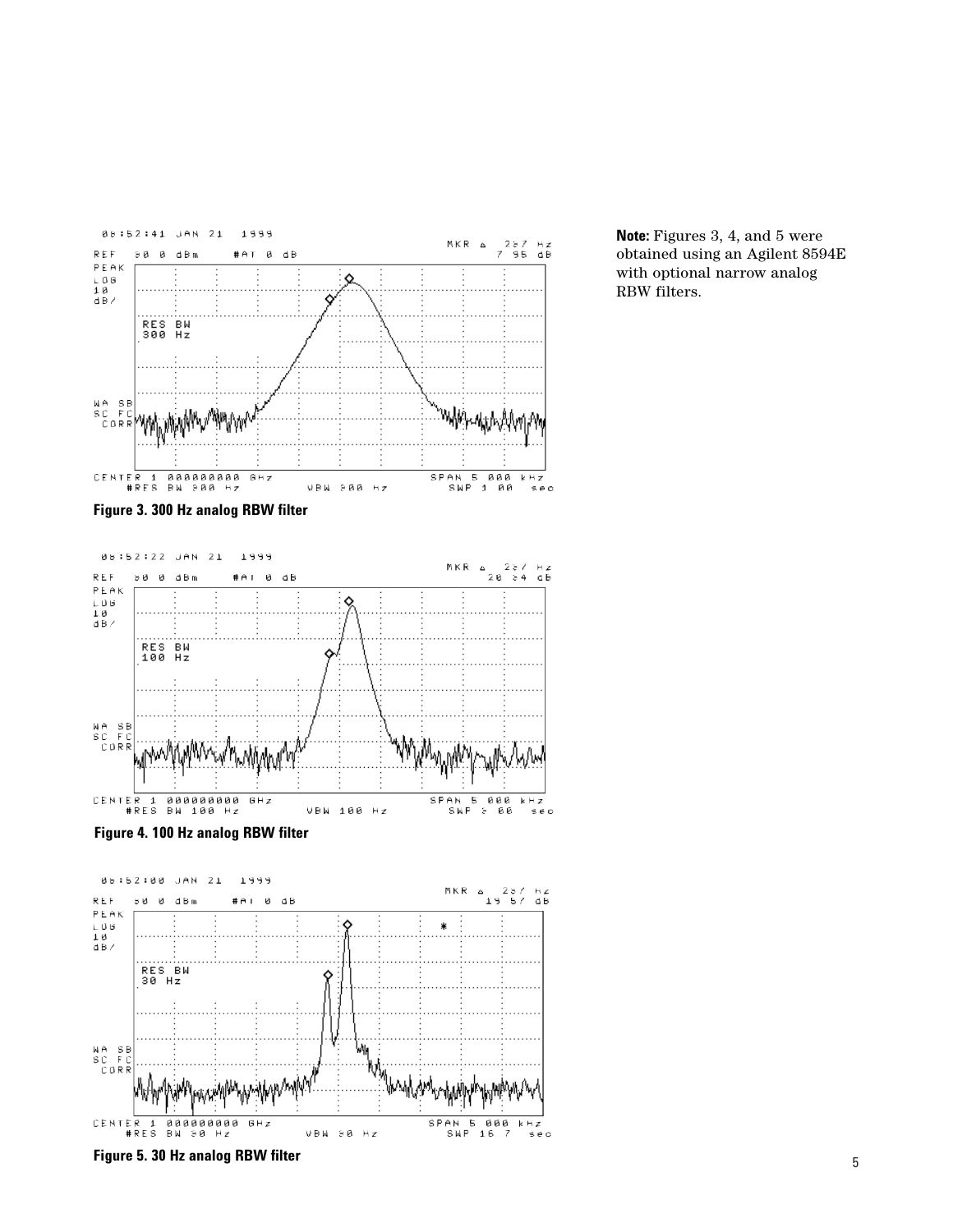

**Figure 6. 100 Hz digital RBW filter Figure 7. 30 Hz digital RBW filter**

**Note:** Figures 6 and 7 were obtained using an Agilent 8563E with optional narrow digital RBW filters.

## **Modes of operation**

In this section, we'll examine the two most common ways in which a spectrum analyzer is used: stand-alone operation and remote operation (controlled by an external computer). This will help you to better understand which component of speed (sweep time or processing overhead) is critical in making your measurements faster.



## **Stand-Alone operation**

Stand-alone operation is typically used when the operator is either analyzing one or more signals, or adjusting a component to a specified value. In this manual operation mode, instantaneous response is desired. To achieve this instantaneous response, the update rate should be between 25 and 30 continuous measurements per second, or the refresh rate of the display. This minimizes any time delay between a manual adjustment and the updated spectrum analyzer display. The latest RF and microwave spectrum analyzers can achieve this flicker-free performance by minimizing processing overhead and sweep times. The Agilent 8566B with turbo option, now discontinued, has been the spectrum analyzer speed benchmark since its introduction in 1991, and will be used for comparison.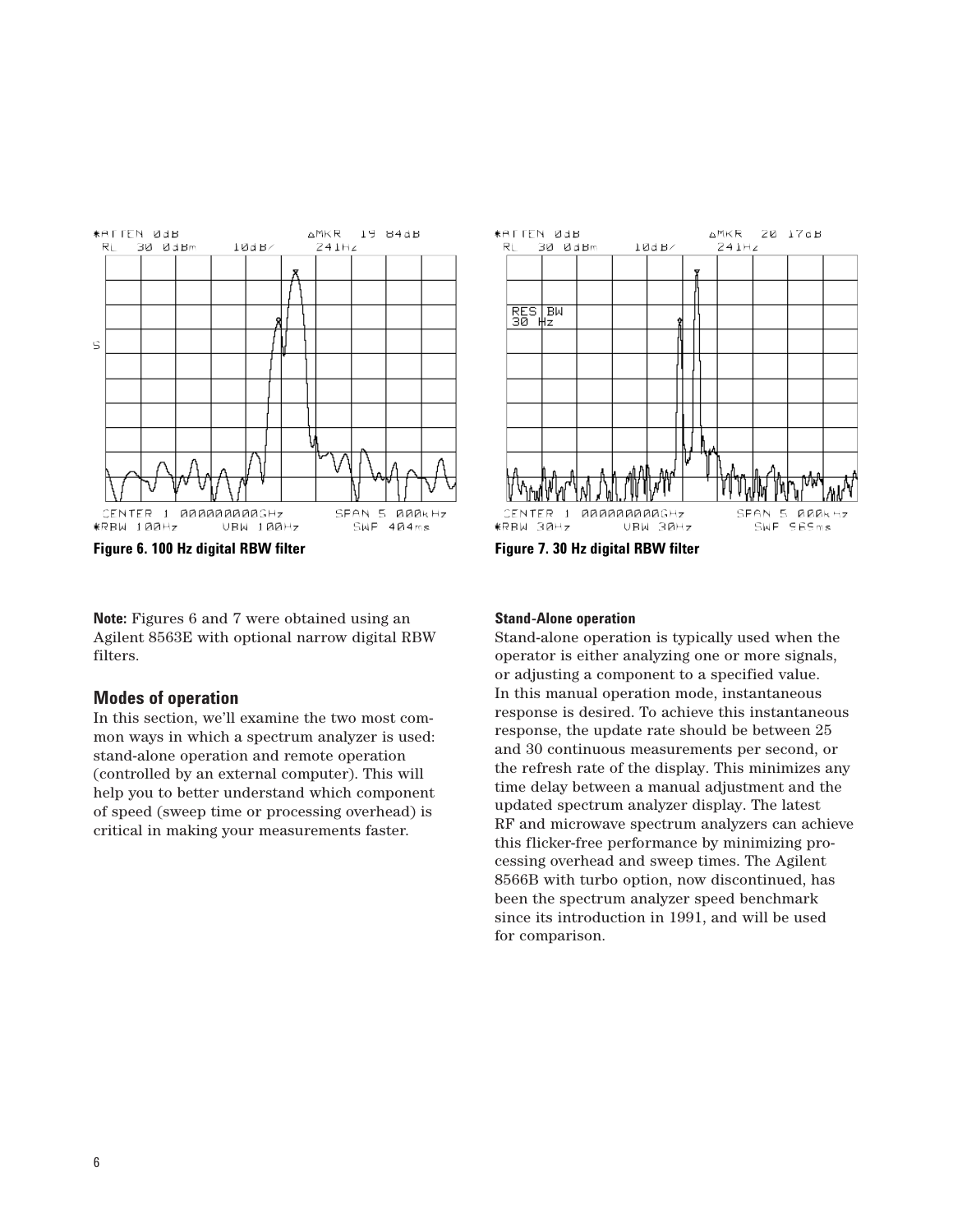In stand-alone operation (no data transfer to a computer or printer), the following equation will yield measurement updates per second:

## **Measurement update rate = 1/(sweep time + time between sweeps)**

Table 2 is a comparison of update rates for the Agilent 8566B and Agilent ESA-E series spectrum analyzers. While the processing overhead is greater for the newer analyzers, sweep times are faster because of recent advances, resulting in faster update rates.

## **Table 2. Measurement update rates (stand-alone operation)**

| Center frequency $= 1$ GHz<br>Frequency span $=$ 300 MHz<br>$RBW$ filter = 3 MHz | 8566B Opt. 002<br>spectrum analyzer | <b>ESA-E</b> series<br>spectrum analyzers |
|----------------------------------------------------------------------------------|-------------------------------------|-------------------------------------------|
| Sweep time                                                                       | $20 \text{ ms}$                     | 5 <sub>ms</sub>                           |
| Processing overhead                                                              | $23 \text{ ms}$                     | $30 \text{ ms}$                           |
| Measurement update rate                                                          | $\sim$ 23 updates/sec               | $\sim$ 28 updates/sec                     |

#### **Remote Operation**

Under computer control the spectrum analyzer performs most, if not all, of the processing that is required in stand-alone operation, plus data formatting for export. This added processing time slows down the update rate significantly. Spectrum analyzers offer amplitude data in different formats, trading off processing overhead for display scaling information. Choosing the format with the shortest processing overhead time can more than double your throughput.

## **All data is not created equal**

The two formats a spectrum analyzer sends across the GPIB are machine units (M-units, in thousandths of a dBm) and display units (scaled to display setup). These amplitude values represent each point in the span of the measurement sweep. Amplitude points are 8, 16, 32, or 64 bits long, depending on the resolution specified. The number of frequency points in a sweep is 201, 401, 801, 1001, or more. The number of formatted bytes sent, which will affect the update rate, can be determined by the following equation:

## **Bytes sent = (bytes/point) x number of points**

If display annotations are required, additional processing will be needed.

## **Which format should be used?**

In ATE (automatic test equipment) environments, where speed is a priority, machine units (binary) produce the fastest results by minimizing processing overhead. Since the test conditions and instrument set-ups are known by the test software application, display scaling and instrument annotations are redundant. If GPIB speed is not an issue for your testing needs, display units (A-units in ASCII or binary) can be used.

Table 3 compares update rates with GPIB for the same two analyzers.

## **Table 3. ATE update rates**

|                       | 8566B Opt. 002      | <b>ESA-E</b> series |  |  |
|-----------------------|---------------------|---------------------|--|--|
| Machine units         | 15.1 updates/second | >19 updates/second  |  |  |
| Display units (ASCII) | 5.6 updates/second  | 7.2 updates/second  |  |  |